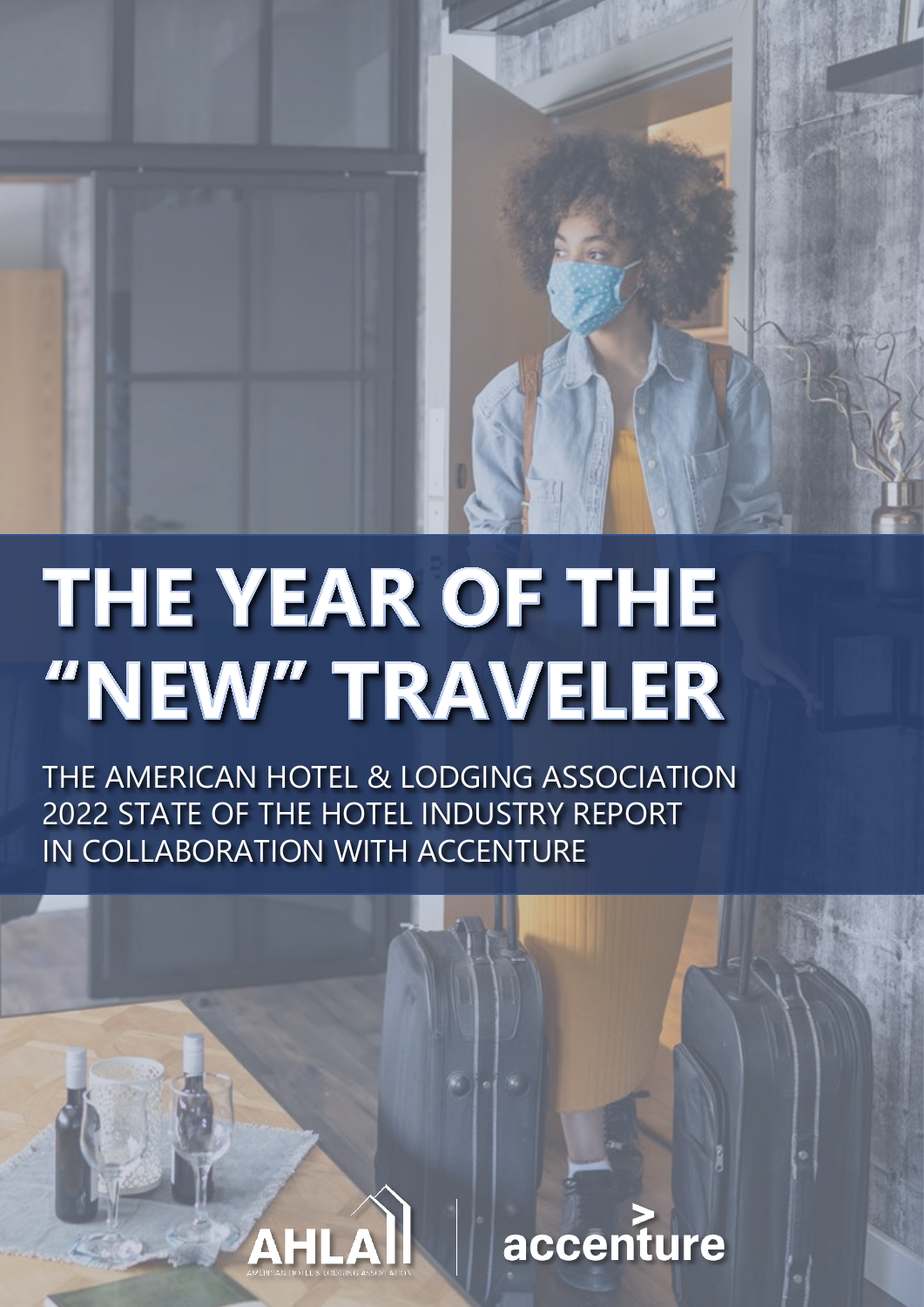# **THE YEAR OF THE "NEW" TRAVELER**

# THE AMERICAN HOTEL & LODGING ASSOCIATION **2022 STATE OF THE HOTEL INDUSTRY REPORT** IN COLLABORATION WITH ACCENTURE

# **TABLE OF CONTENTS**

| TRAVEL READINESS TRENDING POSITIVELY, BUT REMAINING VOLATILE 4 |  |
|----------------------------------------------------------------|--|
|                                                                |  |
|                                                                |  |
|                                                                |  |
|                                                                |  |
|                                                                |  |
|                                                                |  |

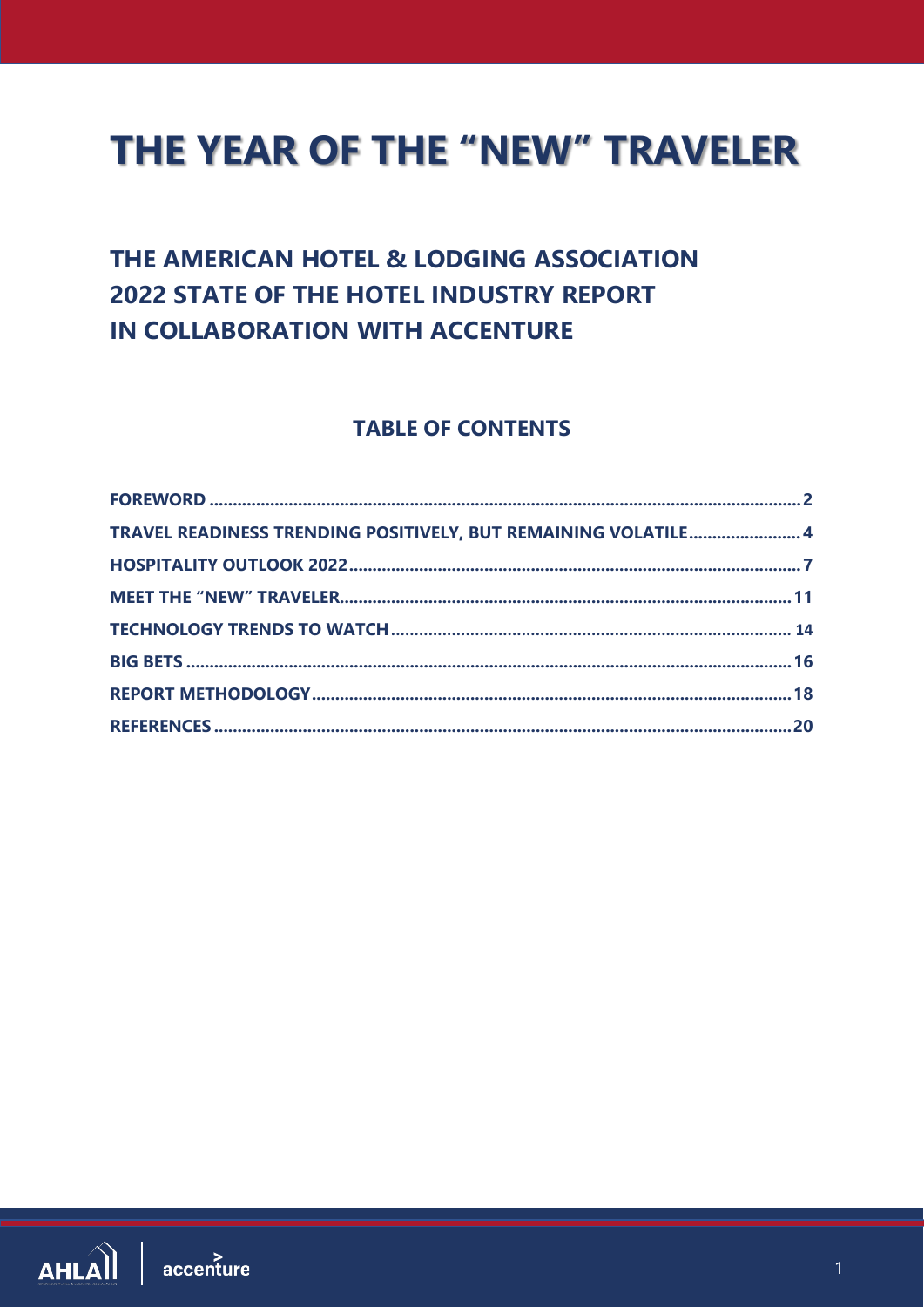# <span id="page-2-0"></span>**FOREWORD**

As much as 2020 was a watershed year for the hotel industry, so was 2021. While the pandemic continued, the industry began to re-emerge, fueled by national vaccine distribution and consumer optimism. Our first [State of the Hotel Industry report,](https://www.ahla.com/soti2021) released in January 2021, demonstrated just how resilient the hotel industry is and forecast what was ahead for hotel owners and operators, workers, and travelers.

One year later, vaccines are available to anyone in the United States ages five and older, and 63% of the U.S. population is fully vaccinated.<sup>[1](#page-20-1)</sup> Yet cases are on the rise,<sup>[2](#page-20-2)</sup> as are concerns about new virus variants and outbreaks.<sup>[3](#page-20-3)</sup> The reality is that COVID-19 continues to influence daily life — and this collective coexistence will be the norm for the foreseeable future. The virus underlies the implications of this year's State of the Hotel Industry report, which include forecasted macroeconomic trends as well as expected shifts in consumer and business sentiment.

The next phase of recovery will be uneven, potentially volatile. But one thing remains certain: **2022 is the year of the "new" traveler.**

Bleisure travel—that is, blending business and leisure travel—has exploded during the pandemic, representing a profound shift in consumers' attitudes and behaviors related to travel. This, in turn, will significantly impact hotel operations as the industry responds to meet the needs and expectations of their guests.

All indications are that the hotel industry will continue moving toward recovery in 2022, but that full recovery is still several years away. According to an analysis for AHLA by Oxford Economics,

**We joined with Accenture to produce this year's report, bringing together our knowledge of and advocacy for all segments of the hotel industry with their deep understanding of how consumers have evolved during the pandemic and the implications this has had on the travel ecosystem.** 

hotel room night demand and room revenue are projected to nearly return to 2019 levels in 2022. Room revenues are projected to reach \$168 billion, within 1% of 2019 figures and an increase of 19% compared to 2021. Occupancy is projected to hit 63.4%, nearing the 66.0% rate achieved in 2019 and far above the 44% and 57.6% reached in 2020 and 2021, respectively. [4](#page-20-4)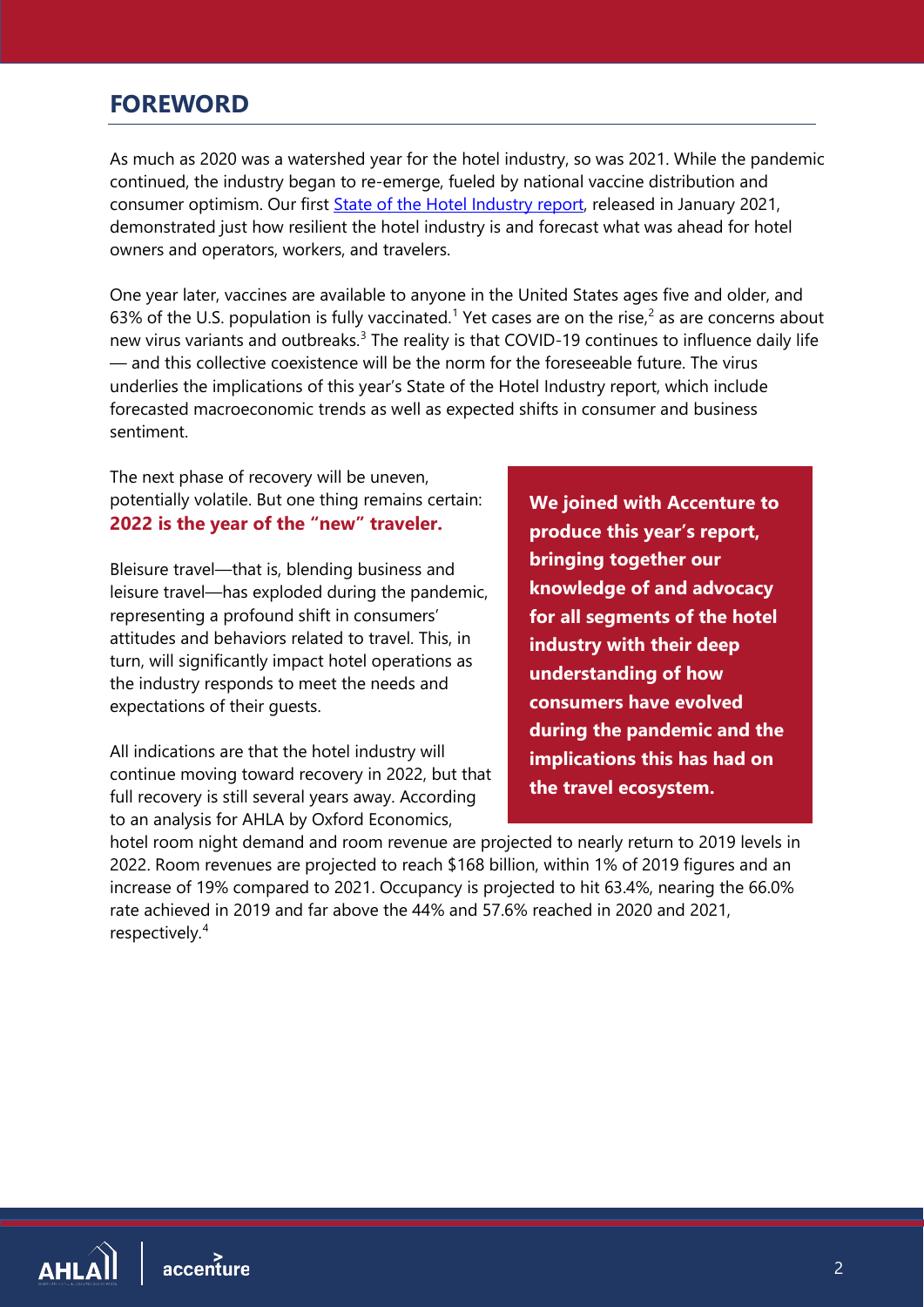**The return of room revenue is certainly welcome news for hoteliers, yet it does** 

**not tell the whole story.** Even with a return to pre-pandemic room revenue performance, these figures do not account for the additional estimated more than \$48 billion<sup>[5](#page-20-5)</sup> in prepandemic spending on food and beverage, meeting space, and other ancillary services—a revenue source expected to lag significantly in its return. Industry experts project that only a little over half of meetings and events will return in 2022, [6](#page-20-6) with the negative impacts of the Omicron variant still to be determined.

Additionally, hotels across the country are continuing to dig out from a two-year period where they lost a collective \$111.8 billion in room revenue alone.<sup>[7](#page-20-7)</sup> A partial recovery in 2022 will not be enough to allow hotels to completely pay back lenders, fully rehire staff, invest in delayed property improvements, and refill business cash reserves.

There remain strong headwinds and potential disruptors for a full recovery. While leisure travel will likely return fully in 2022, business travel is projected to remain significantly below pre-pandemic levels. The severity of the short-term effects of Omicron on the hotel industry are still unclear.

Moreover, future variants will create volatility in both the return of leisure and business travel, and tens of billions of dollars connected to meetings and events spending. According to Cvent's November 2021 Group Business Insights Report, one quarter of meetings being sourced are hybrid, and 72% of surveyed meeting planners are sourcing events with an in-person component.<sup>[8](#page-20-8)</sup>

Hotels will continue to struggle with staffing shortages, reducing their ability to maximize revenue from potential travelers. Inflationary pressure means that though a nominal recovery may occur earlier, true adjusted recovery for the industry will take until 2025, according to STR and Tourism Economics.<sup>[9](#page-20-9)</sup>

While a true recovery to pre-pandemic levels is still several years away, the more that hotels understand, prepare for, and respond to the needs of the "new" traveler, the brighter the future looks for an industry that is vital to the American economy.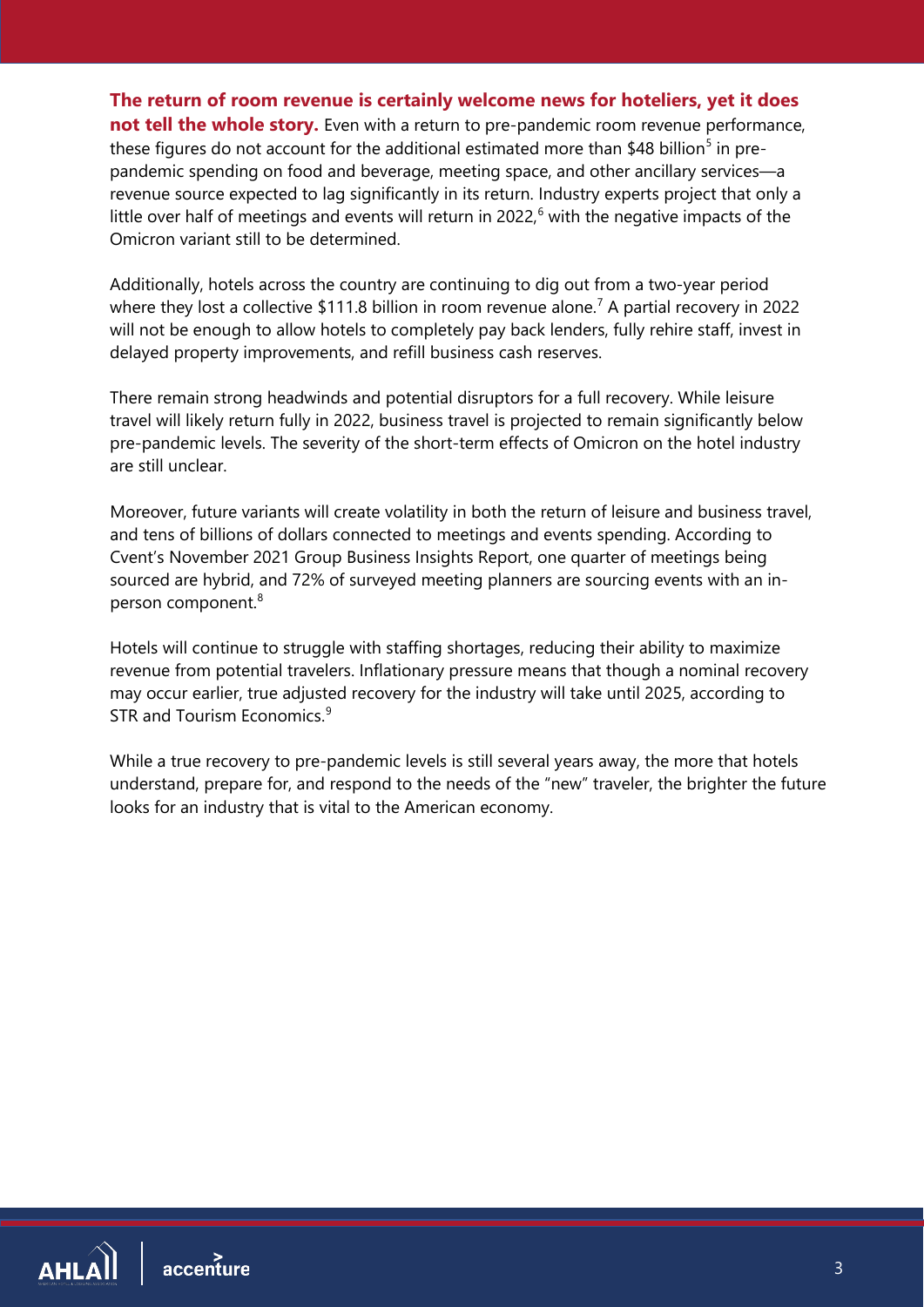# **FINDINGS AT A GLANCE**

- **1. The travel outlook for 2022 is trending positively, but continuing volatility is expected, with full recovery years away.** Occupancy rates and room revenue are projected to approach 2019 levels in 2022, but the outlook for ancillary revenue is less optimistic. Business travel is expected to remain down more than 20% for much of the year, only 58% of meetings and events are expected to return, and the full negative effects of Omicron are not yet known. Labor headwinds will mean employment levels at year end will be down 7% compared to 2019.
- **2. "New" travelers expect different things from hotel brands.** Consumers' motivations, behaviors, and expectations all shifted during the pandemic profoundly changing how hotels operate to satisfy their guests, who are increasingly likely to be leisure or bleisure travelers or digital nomads. As a result, technology will be even more critical in a property's success.
- **3. Retaining and attracting top talent means showcasing career paths, not just jobs.** Hotels can build a workforce for the future by communicating the breadth of career opportunities that are available in the industry to current and prospective employees.
- **4. Sustainability initiatives will play an increasingly important role for the industry.** Hotels that make commitments to sustainability goals and programs are not just satisfying guests' expectations, they are making changes that are good for the business as well.
- **5. Loyalty programs will evolve in response to the new travel landscape.**  With high-volume business travel down, traditional loyalty programs no longer make sense. The most effective loyalty programs will offer more personalized rewards that meet the needs of occasional business travelers and leisure travelers as well.

# <span id="page-4-0"></span>**TRAVEL READINESS TRENDING POSITIVELY, BUT REMAINING VOLATILE**

The volatility of travel in the pandemic era makes forecasting travel readiness more critical yet more difficult—than ever. Do people want to travel? Will their travel plans be curtailed by broader economic realities? Will travel restrictions at home or at their destination force them to change their plans?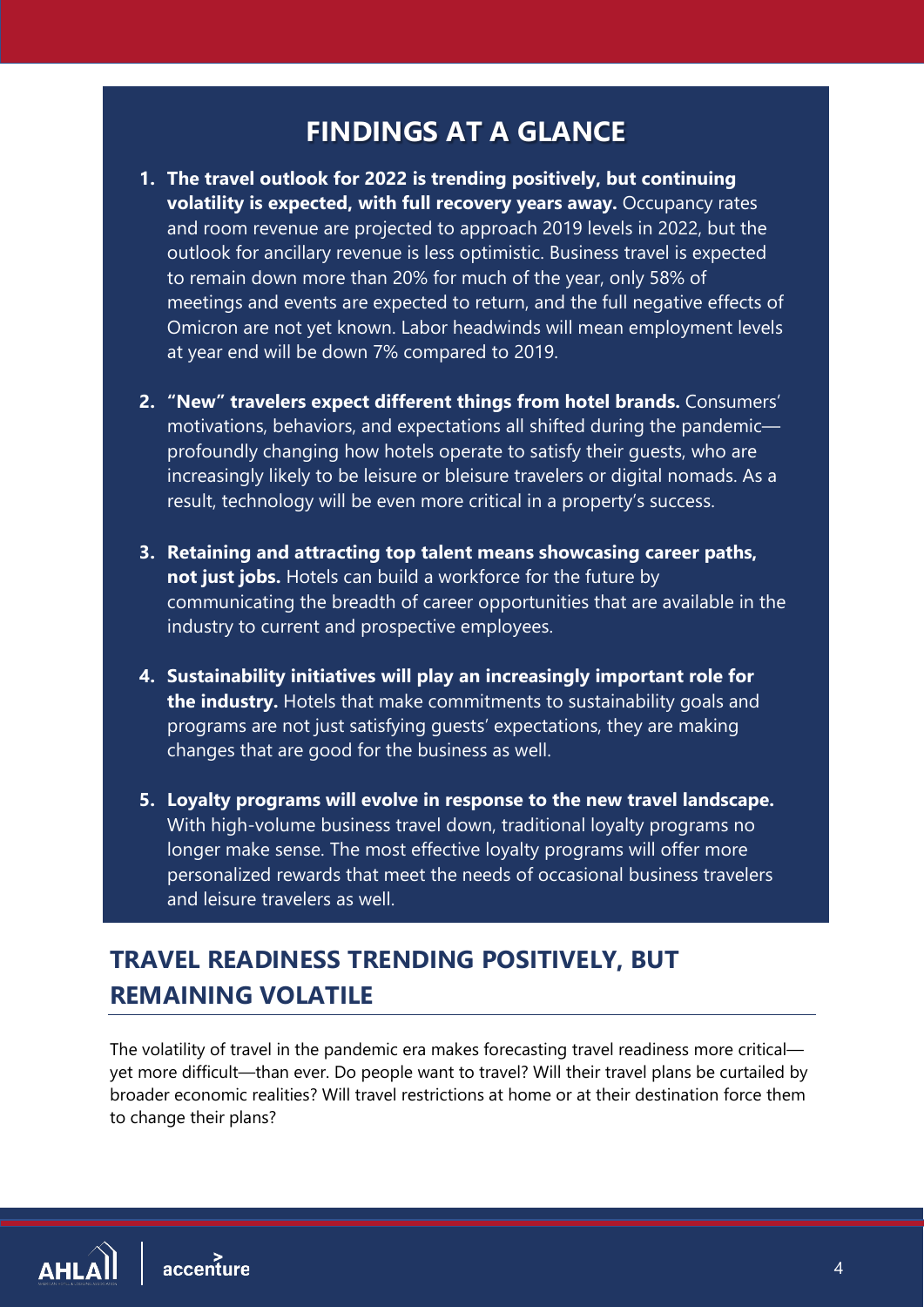Put simply, travel readiness indicates how willing people are to take a trip. To understand travel readiness today, we turned to the [Accenture Travel Readiness Index,](https://accntu.re/3rBiKIV) a new way of assessing intent to travel suited to the realities of today's travel landscape. The monthly, multi-country Index tracks both travel and non-travel indicators that influence intent including COVID-19 related country health status, short-term economic factors, travel demand, and mobility status. These indicators are weighted to reflect the size of their respective impact on travel readiness.

## **Readiness is a Moving Target**

The Index is updated monthly because travel readiness is not absolute. This will be true for as long the pandemic is not fully controlled and new waves, variants, and governmental and public health responses continually reset people's trust and confidence in travel. For example, consider how quickly travel restrictions were put in place in countries around the world when the Omicron variant emerged in late 2021. The World Health Organization designated it a variant of concern on November 26, 2021, and on December 2, 2021, President Biden announced new protocols for international travel.<sup>[10](#page-20-10)</sup>

#### **Travel readiness trends in the second half of 2021 are instructive of what to expect in 2022: momentum in pockets coupled with stops and starts caused by one or more travel indicators.**

## *The Global Picture*

With pent-up demand and many people opting to go about or return to daily life with the virus among them, travel readiness saw a 5% jump in September 2021 compared to August 2021 globally. However, readiness trends remained volatile through the end of the year. November 2021 experienced a 2% decline from the previous month due to outbreaks and new travel restrictions. Overall readiness in November 2021 was 23% below the 2019 baseline.

**Overall travel readiness was down 26% in 2021 from the pre-pandemic 2019 baseline. Travel readiness is not expected to show signs of recovery until mid-2022.**  *Source: Accenture Travel Readiness Index* 

# *The U.S. Picture*

In September 2021, the U.S. market saw a 3% decrease over August 2021 because of stringent restrictions for international travelers. Airline traffic and hotel occupancy followed the historical pattern, falling after a very strong summer and showing strength in the fall. Screenings by the Transportation Security Administration (TSA) peaked in July at just over 2 million airline passengers, and hotels reached 71% occupancy.<sup>[11](#page-20-11)</sup>

By November, the easing of European travel restrictions to the United States drove a significant increase in airline capacity, implying a surge of demand. [12](#page-20-12) The country continued to open travel as the holiday season arrived. In fact, Thanksgiving week 2021 was a record-breaker for U.S. hotels—occupancy rates were at 53%, and RevPAR was 20% higher than during the same period in 2019.<sup>[13](#page-20-13)</sup>

 $AHL\hat{Al}$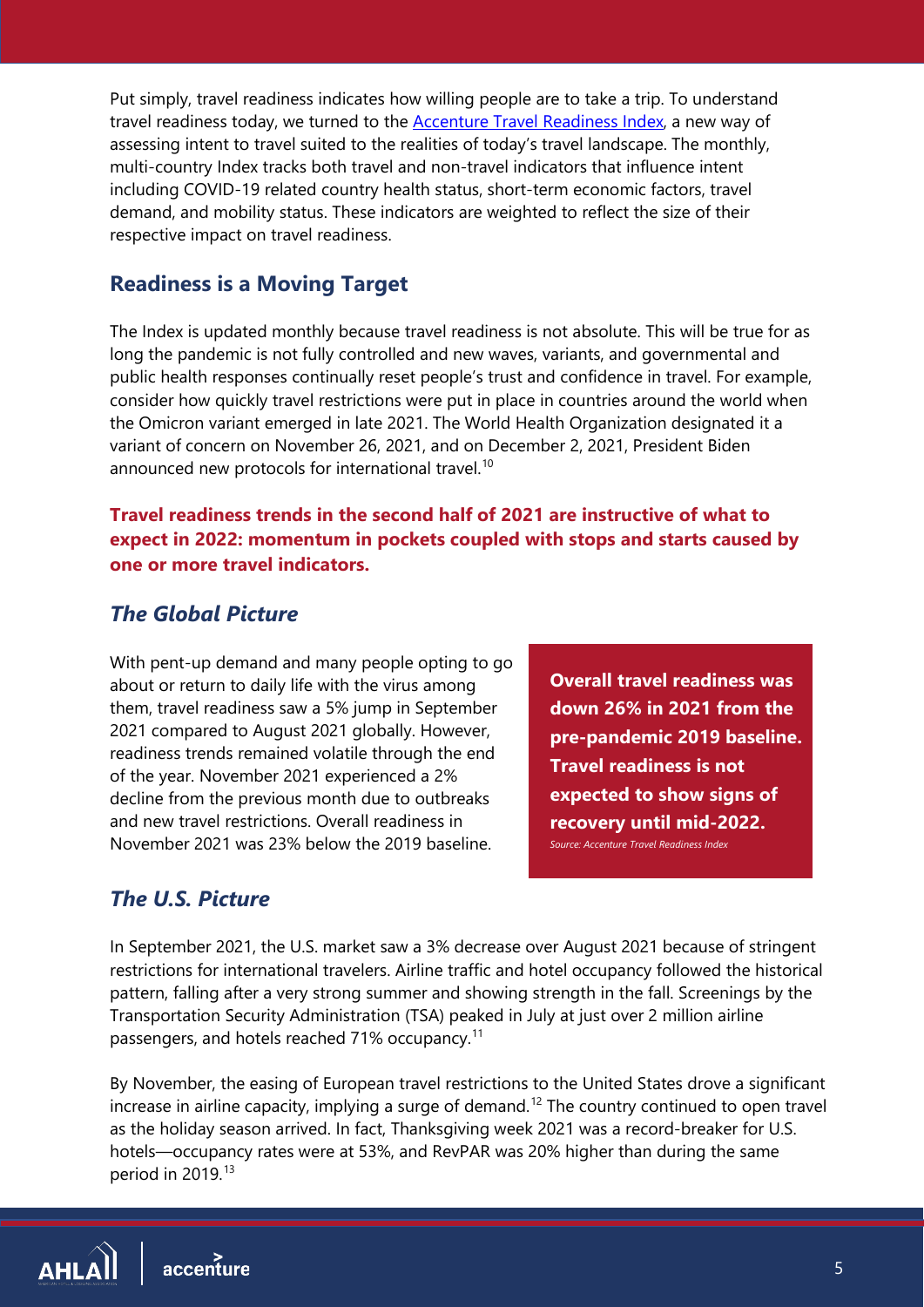# **A Global Pandemic with Local Impact**

It's not only domestic travelers' readiness that the hotel industry must account for as a driver of demand in 2022. International travelers are a vital audience as well.

International travelers accounted for 15% of total U.S. travel spending in 2019 before the pandemic began, but just 6% in 2020.<sup>[15](#page-20-14)</sup> In 2022, the World Travel & Tourism Council is projecting a 228% leap in spending in the United States by international travelers compared to 2021.<sup>[16](#page-20-15)</sup>

**International tourists tend to stay five to 10 times longer than domestic travelers, [14](#page-20-16) spend more money, and visit destinations where hotels have been hit hardest, like major cities.**

Preparing for this potential surge means acknowledging that sentiments about travel and travel readiness will vary from country to country because this global crisis has been highly localized in its impact. Hotels that think about readiness through the lens of what people's pandemic experiences have been—and are now—are best positioned to determine if they need to introduce additional health and safety measures to appeal to these travelers.

| <b>Country</b>        | <b>Index % Growth</b><br>November vs. October 2021 | Gap vs. 2019<br><b>Baseline as of November 2021</b> |
|-----------------------|----------------------------------------------------|-----------------------------------------------------|
| <b>Canada</b>         | $+1%$                                              | $-26%$                                              |
| <b>United Kingdom</b> | $-2%$                                              | $-30\%$                                             |
| <b>France</b>         | $-7%$                                              | $-25%$                                              |
| <b>Germany</b>        | $-33%$                                             | $-51%$                                              |
| <b>China</b>          | $-13%$                                             | $-30\%$                                             |

Here is what the Index reveals about travel readiness in what are expected to be critical inbound markets for the United States.

*Source: Accenture Travel Readiness Index*

The uncertainty remaining about the nature of the Omicron variant at the time of publication suggests how difficult it is to predict travel readiness in 2022. What we can assume is that restrictions imposed to combat the Omicron variant are likely to stay until March. What's more, several short-term factors have the potential to impact travel readiness positively or negatively, and overall, we do not expect the Index to show consistent signs of recovery until mid-2022 at the earliest.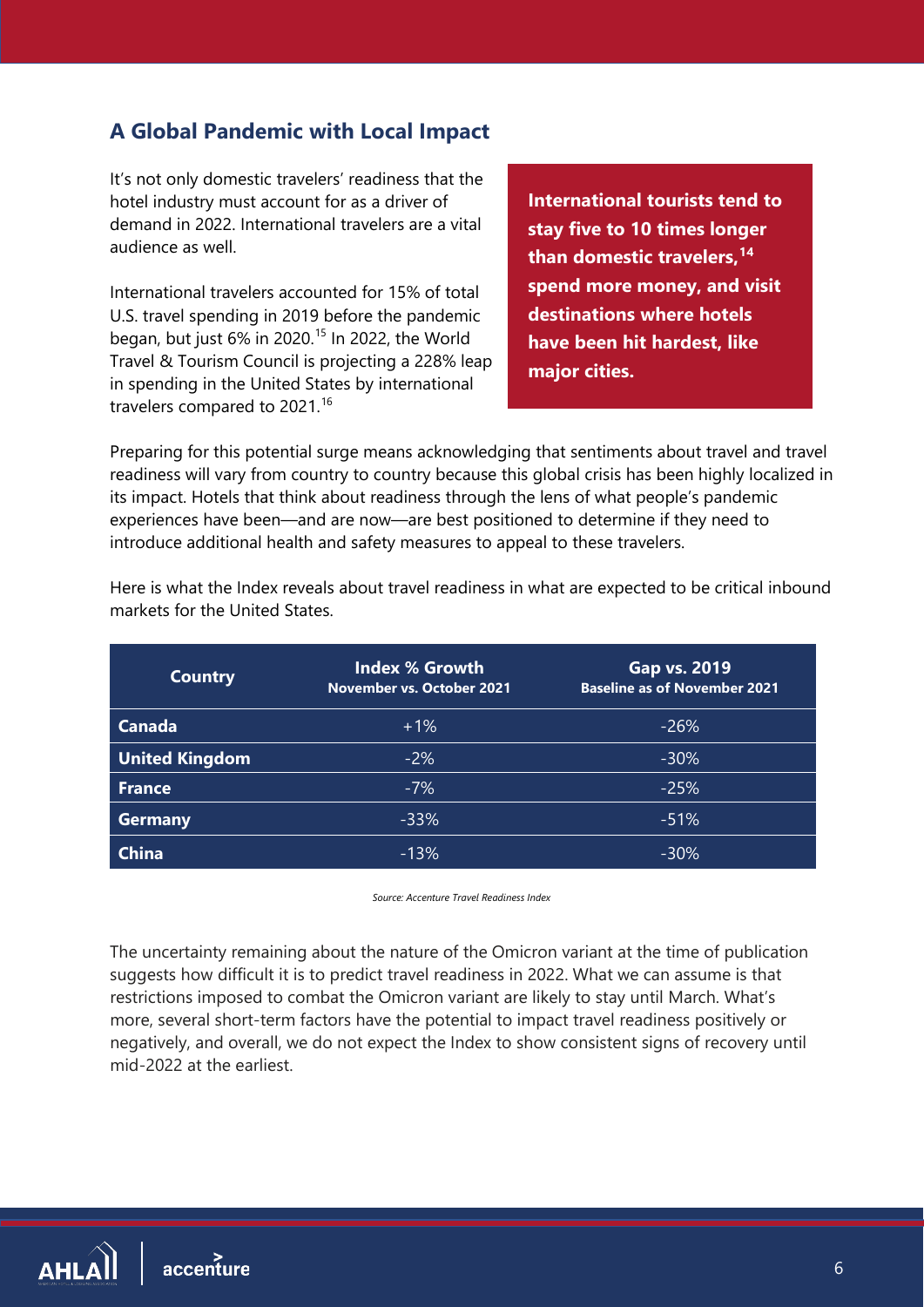# <span id="page-7-0"></span>**HOSPITALITY OUTLOOK 2022**

Travel readiness will inform how the hotel industry performs in critical areas including occupancy, room revenue, employment, and consumer appetite. While 2022 will not see a full return to 2019, the outlook is stronger than it was in 2021.<sup>[17](#page-20-17)</sup>

#### **Occupancy**

#### **Hotel occupancy is expected to continue trending upward from the historic lows of 2020, averaging 63.4% for the year, according to STR and Tourism Economics.**

In 2019, the nation's nearly 60,000 hotels experienced an average annual hotel occupancy of 66%, selling 1.3 billion rooms. The pandemic brought U.S. hotel occupancy to a historic low of 24.5% in April 2020, and annual occupancy fell to 44% for the year. Hotel occupancy for 2021 was estimated at nearly 58%—a full five points higher than had been projected this time last year (52.5% projection), but still down more than eight percentage points from prepandemic levels.

While some full-service hotels begin operationally breaking even at 50% occupancy, this does not account for mortgage debt and other costs. As such, most hotels spent the last two years well below their break-even point, relying on reserves to cover expenses. So even with a return to near pre-pandemic occupancies in 2022, hotels have a way to go before true recovery. Occupancy rates are projected to continue trending upward in 2022, averaging 63.4% for the year.



#### **Figure 1 – Hotel Room Occupancy by Year**

*Source: Oxford Economics + STR, © 2022 CoStar Group*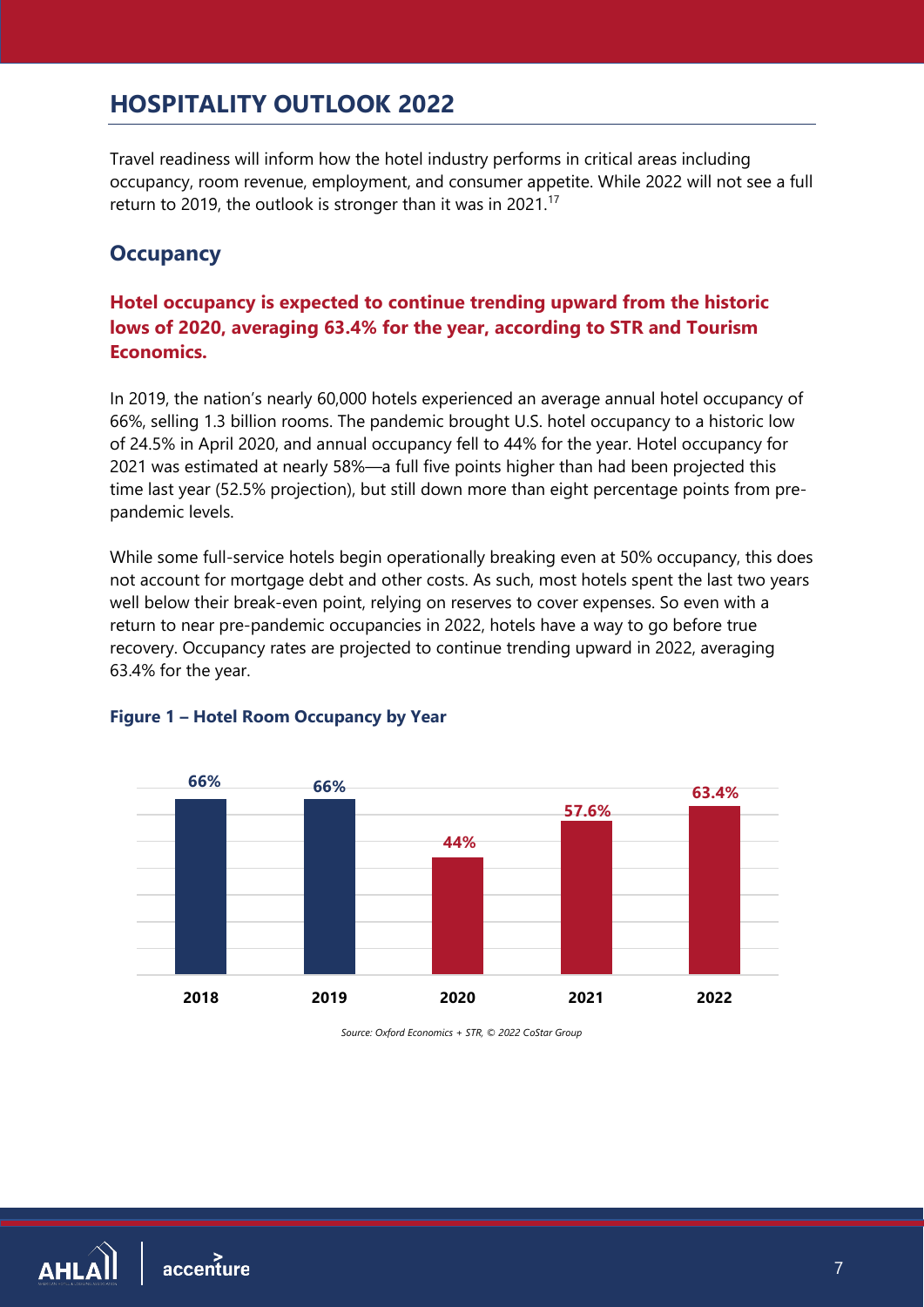#### **Room Revenue**

#### **After falling by almost 50% in 2020, hotel room revenue will nearly return to 2019 levels this year. Non-room ancillary spending will continue to lag behind.**

Prior to the pandemic, the hotel industry's 5.4 million guest rooms generated more than \$169 billion in annual room revenue, which does not include the additional tens of billions generated by renting meeting rooms and other ancillary revenue sources.

In 2020, hotel room revenue fell by nearly 50% across the United States to just \$85.7 billion, then rebounded to \$141.6 billion in 2021. This means that over those two years, hotels lost a collective \$111.8 billion in room revenue alone. Room revenue is projected to reach \$168.4 billion this year, or within one percentage point of 2019 levels.

The outlook for ancillary revenue from meetings, events, and food and beverages—estimated at \$48 billion annually before the pandemic— is less clear. Knowland projects that only 58.3% of meetings and events will return in 2022, with 86.9% back in 2023, meaning that much of that revenue will continue to be missing.<sup>[18](#page-20-18)</sup>





*Source: Oxford Economics + STR, © 2022 CoStar Group*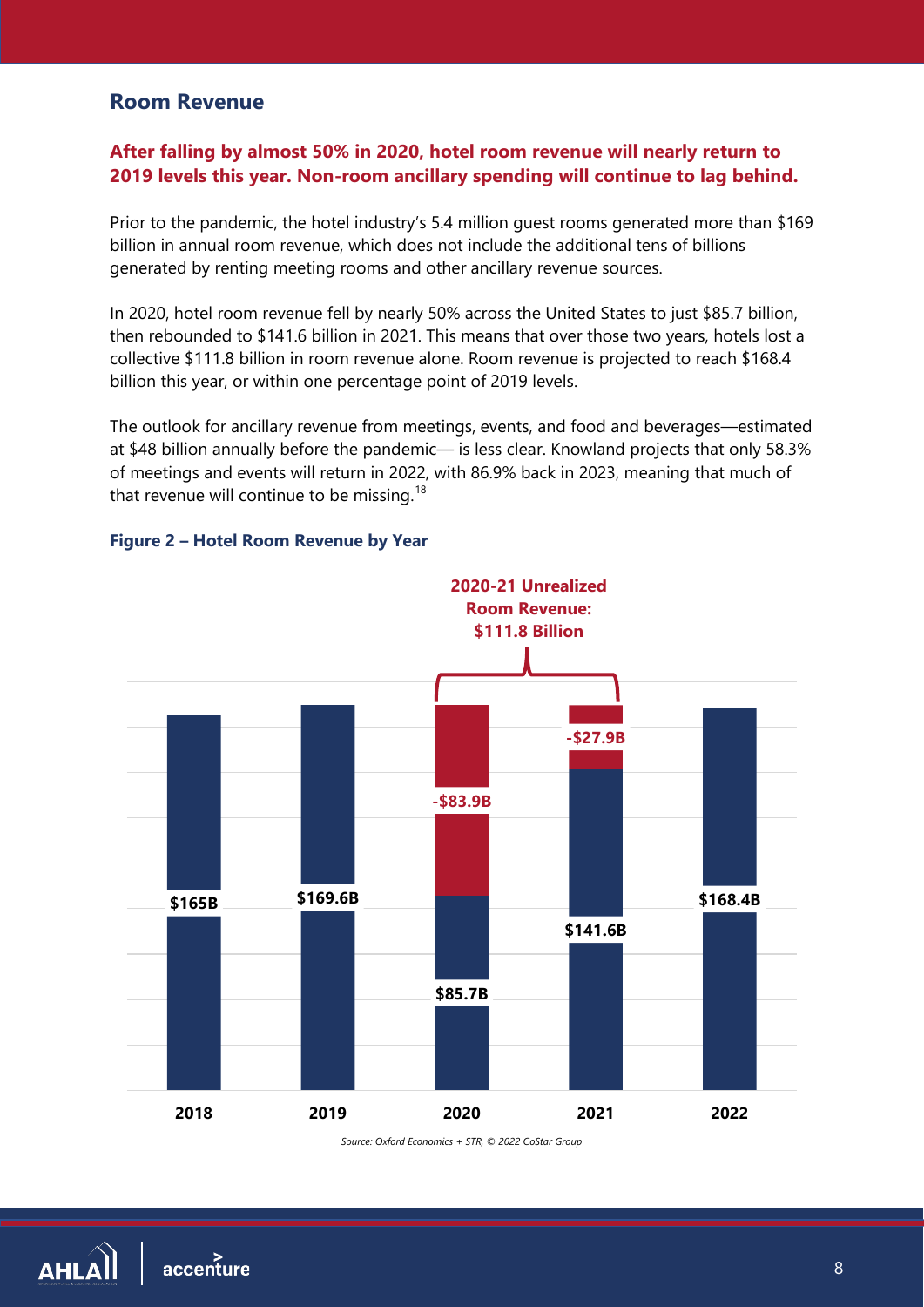# **Employment**

#### **By the end of 2022, hotels are expected to employ 2.19 million people—93% of their pre-pandemic levels.**

In 2019, U.S. hotels directly employed more than 2.3 million people. After the significant drops of 2020, hotels finished 2021 at 77% of their 2019 employment levels.

Although strong growth is expected in the year ahead, hotels are projected to end 2022 with 2.19 million employees—down 166,000 or 7% compared to 2019, reflecting continued headwinds in the labor market.



#### **Figure 3 – Employment by Year**

*Source: Oxford Economics*

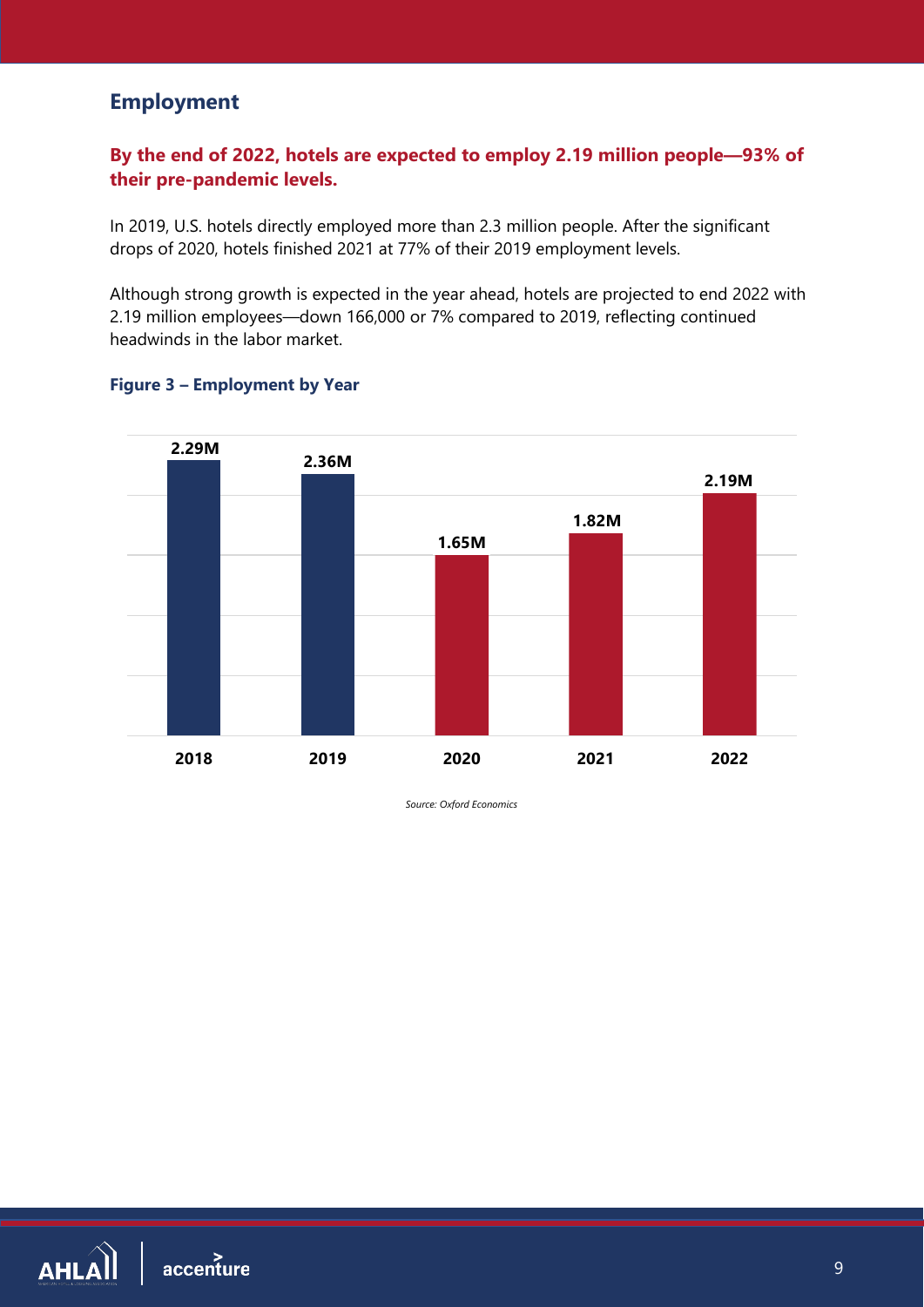# **Consumer Appetite**

#### **There is pent-up demand for travel—especially among younger travelers.**

After months of quarantine and travel restrictions early in the pandemic, many Americans were eager to travel again in 2021; that demand is expected to continue this year. According to Morning Consult's State of Travel and Hospitality Q4 Report, 64% of U.S. adults say they have traveled within the past year, with younger and higher-income consumers leading the way. The report also found that of the eight countries surveyed, Americans were among the most eager to hit the road, with 50% expecting to take a leisure trip within the next six months<sup>[19](#page-20-19)</sup>

According to Accenture's 2021 U.S. Holiday Shopping Survey, 40% of U.S. consumers plan to focus on saving for a vacation or trip away in the future. Saving for a trip is consumers' second most important financial priority after paying down debt (Figure 4). A full 43% expect to travel as much or more over the next six months than they did compared to the same six-month period in [20](#page-20-20)19.<sup>20</sup>

#### **Figure 4 – U.S. Consumers' Top 5 Financial Priorities of 2022**





*Source: Accenture 2021 US Holiday Shopping Survey*

Gen Z and Millennials are especially eager to travel again, although they still need some reassurance to do so. One-third of this group believes that timely information, better traveler flow management, and the ability to book and confirm vaccination status through travel company apps will persuade them to travel again. $21$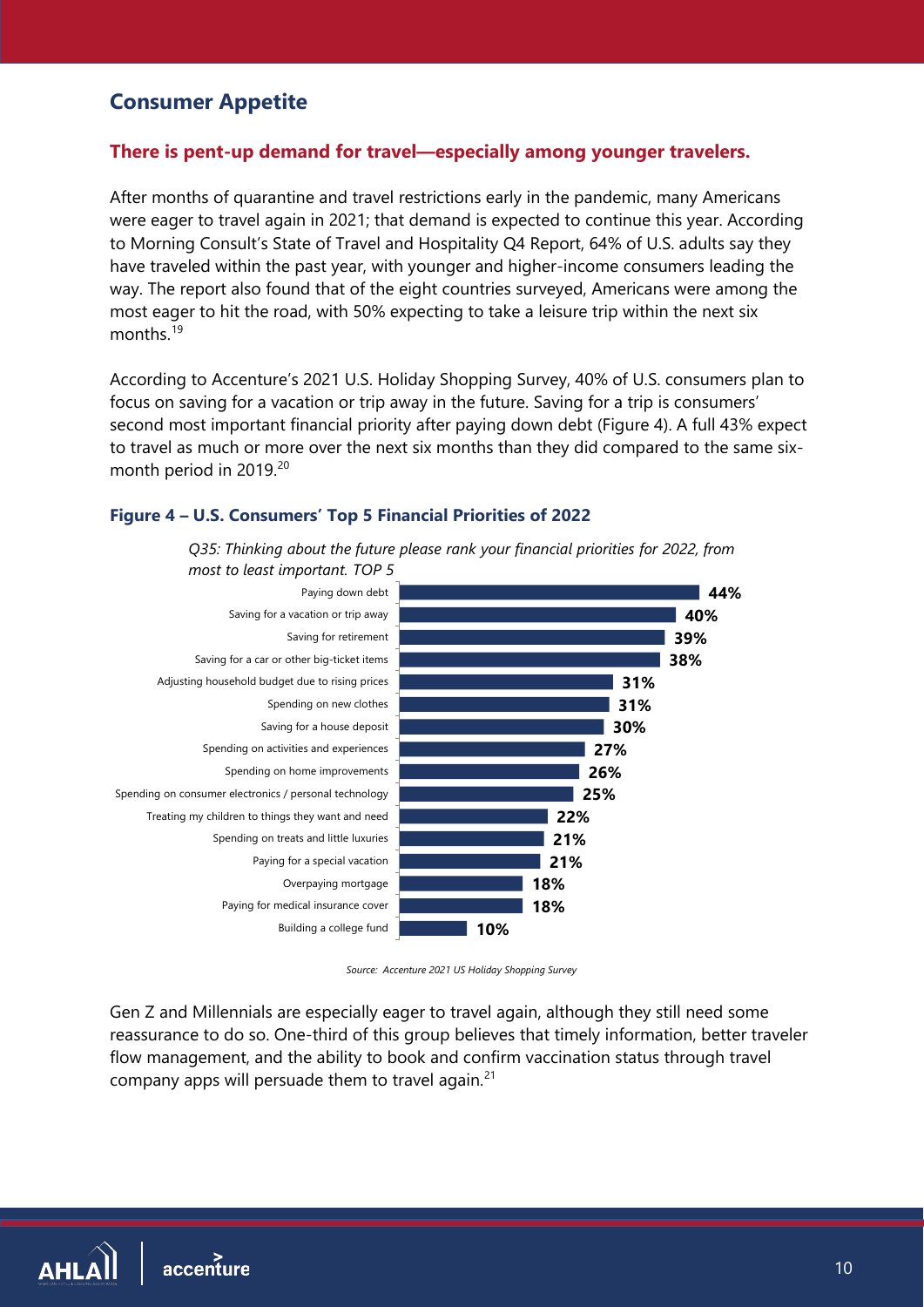# <span id="page-11-0"></span>**MEET THE "NEW" TRAVELER SEEKING PURPOSE AS THE WORLD REOPENS**

The pandemic has changed so much of daily life, from how people go to work and school to how they shop and socialize. While some behaviors from this period will eventually fade away, COVID-19 has made an indelible mark on life—and travel—as we know it.

# **Driven by Different Motivations**

Moving forward, the hotel industry will feel the impact of the ways that consumers have fundamentally changed in what they want and in how they behave and engage with brands. Instead of focusing primarily on price and quality in making purchasing decisions, these new travelers are motivated to purchase by factors including health and safety, ease and convenience, care, trust, and reputation.

In fact, 44% of U.S. consumers say the pandemic caused them to rethink their personal purpose and re-evaluate what's important in life, according to recent Accenture research. The same study reveals that 49% want companies to understand how their needs changed during disruptions and address these needs. What's more, 38% expect brands to take more responsibility for motivating them and making them feel relevant rather than only doing their business<sup>[22](#page-20-22)</sup>

When it comes specifically to hotels, new travelers place a premium on safe and sanitary environments, flexible and no-penalty booking policies, convenient customer service, sustainable products, and a positive social impact. Many say they are willing to pay extra for these options, and to switch to a different travel provider (hotels, airlines, travel agencies, and OTAs) if needed. In fact, 45% of consumers say that they are considering moving away from the travel provider they use, either completely or in part, over the next six months to a year.<sup>[23](#page-20-23)</sup>

# **The Rise of the New Leisure Traveler**

Leisure travelers with these new motivations will be a significant force driving travel demand in 2022—a marked shift that began last year after years of business travel being the staple of the global travel industry.

With corporate travel policies still in flux, leisure travel will continue to recover faster in 2022, driving the hotel demand landscape. According to an analysis by Kalibri Labs, throughout 2022 leisure hotel spend will have returned to 2019 levels, but business travel will struggle to reach 80% of 2019 levels. This means the share of hotel spend by type of travel will continue to be inverted from before the pandemic; in 2019 commercial travel made up 52.5% of industry room revenue and in 2022 it is projected only to represent  $43.6\%$ <sup>[24](#page-20-24)</sup> In fact, projections are that the summer of 2022 will be one of the strongest ever for leisure travel.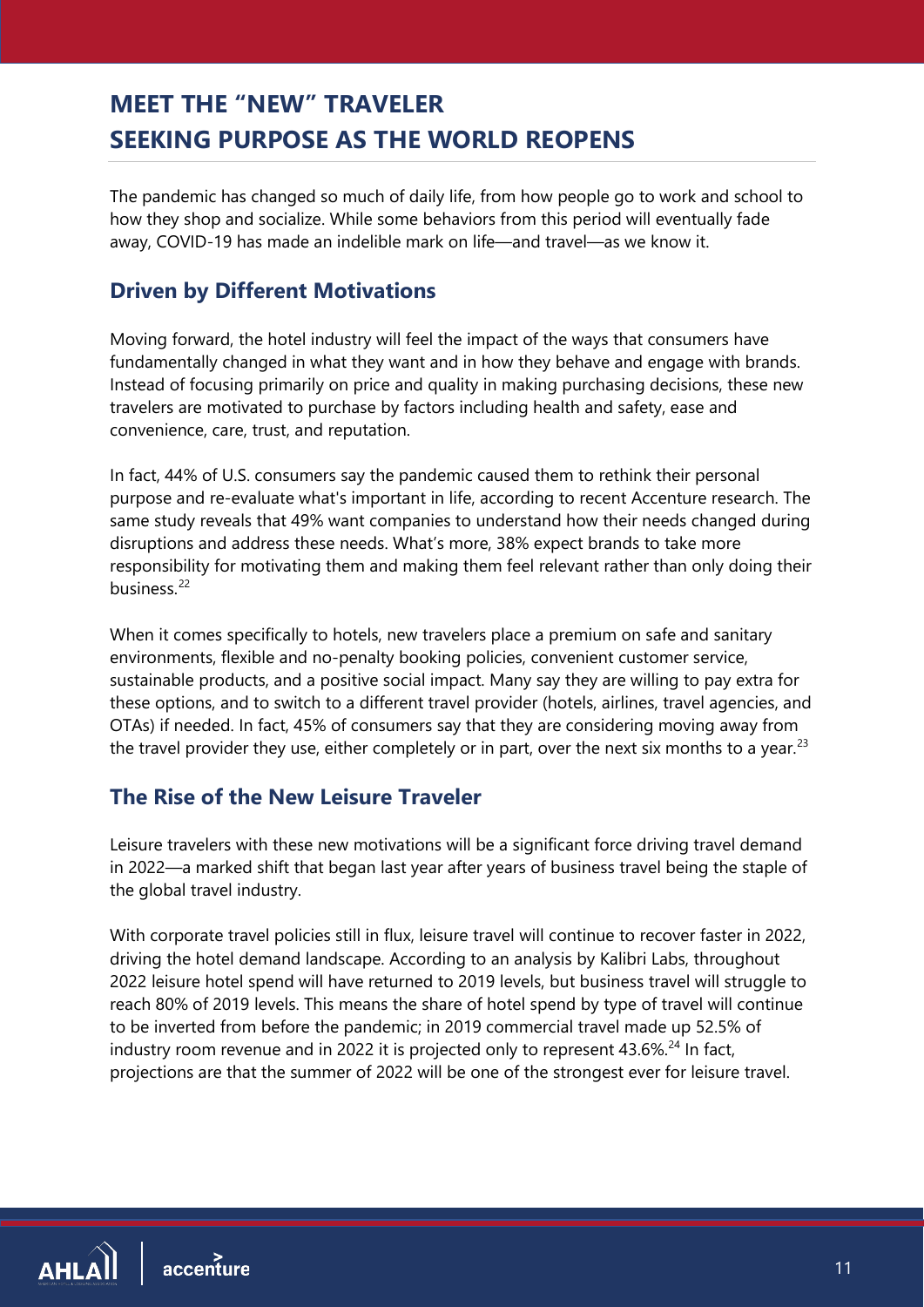Many hotels' business models have been primarily focused on business customer needs such as on-site dining, laundry services, exercise facilities, and business centers. The amenities that leisure travelers expect, such as spas, pools, or easy transportation to top tourist spots, have often been a secondary focus.[26](#page-20-25) As such, these hotels will need to make structural changes in how they attract, convert, and retain leisure customers.

Compared to business travelers, leisure travelers want more guidance for the booking process and more information about the destination. They buy very differently than business travelers. It's less about specifics and convenience as it is about adding services on

**WHEN LEISURE IS LOCAL Leisure travelers eased back into traveling last year through local trips. This trend will continue in 2022. It creates opportunities for hotels to partner with local businesses around events, festivals, or holidays to create enticing guest packages that resonate with people interested in experiencing their city in a different way.[25](#page-20-29)**

the fly after the initial booking in the spirit of discovery and adventure. Delivering for leisure travelers will take on added importance because there will be more of them in 2022.

## **The New Face of the Business Traveler**

While business travel demand will lag that of leisure travel, it is not, as some have argued, a thing of the past. This is especially true in the United States, the world's most popular business travel destination.<sup>[28](#page-20-26)</sup> Business travel overall is expected to increase in 2022 compared to last year, and, according to an analysis by Kalibri Labs, by Q3 it is projected to reach 80%

of 2019 figures.<sup>[29](#page-20-27)</sup> While a full recovery isn't expected until 2024, global business travel is projected to increase by 14% in 2022, with the United States and China seeing the largest upswing—both are projected to grow by 30%.[30](#page-20-28)

With large managed corporate travel down and likely never to come back exactly as it was before the crisis—small and medium sized enterprises (SMEs) will lead the way in business travel's recovery in 2022. This continues a trend that began in 2020 when the volume of SME travel was down, but not to the same extent as the rest of business travel during the height of the pandemic.

 **MOMENTUM FOR MEETINGS Although vaccine requirements and safety and social distancing protocols will reshape the meeting experience moving forward, meeting volume is on the move. Knowland's U.S. Meetings Recovery Forecast points to a 58% recovery by the end of 2022. By the end of 2024, forecasts currently project levels at 110% of the 2019 baseline.[27](#page-20-30)**

Leaders across hotels, airlines, car rental

suppliers, and travel management companies have indicated that their SME accounts came back relatively quickly coming out of 2020 and are continuing to outperform corporates today. They attribute this to the fact that smaller companies started to return to the office

 $AHL\hat{Al}$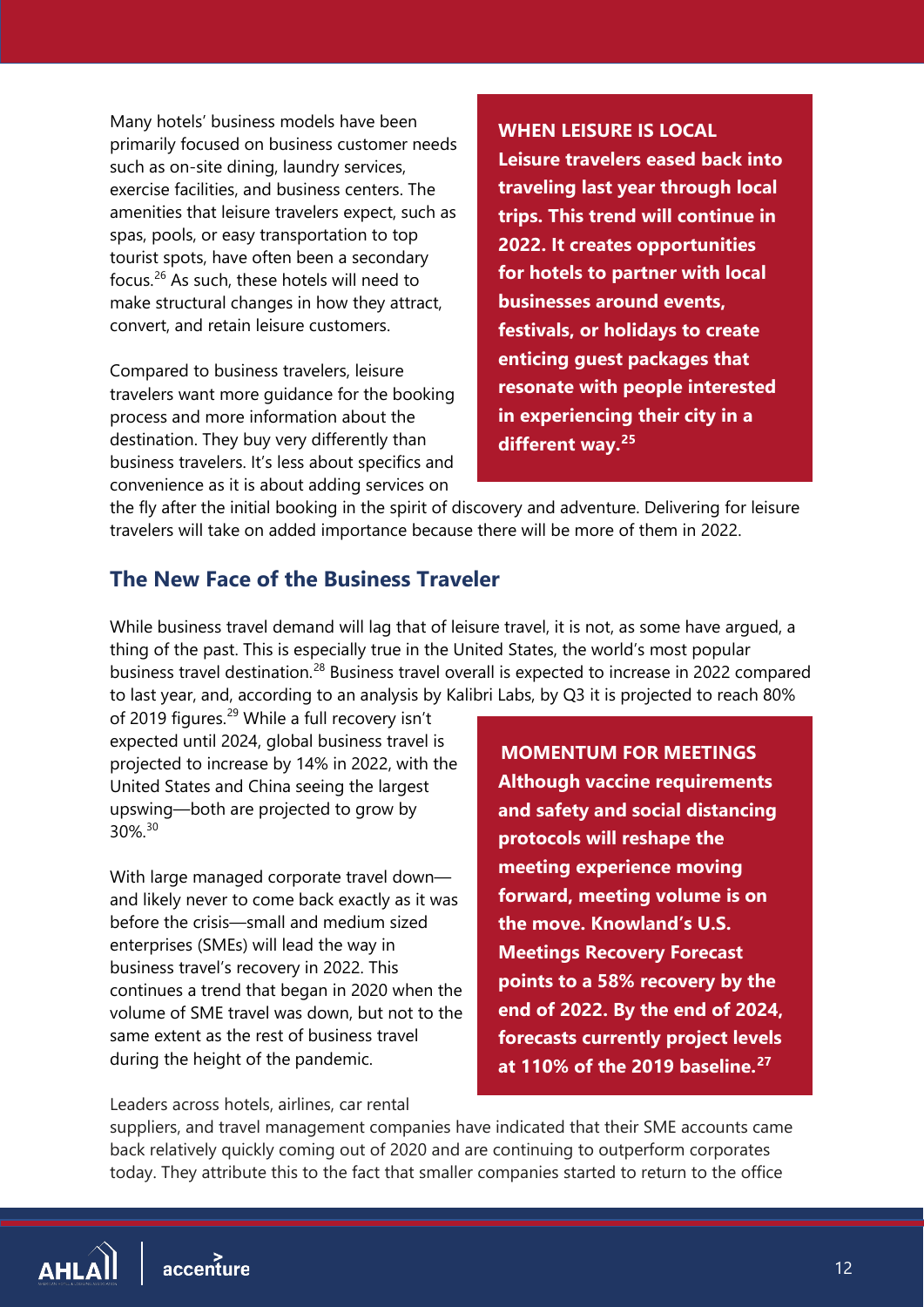faster, and as part of this, put their people on the road sooner. They also believe that SME travel is buoyed by fewer travel restrictions and more flexible travel policies. These leaders are seeing growing demand from smaller consulting agencies, law and accounting firms and retailers, and expect more of the same into 2022.<sup>[31,](#page-20-31) [32](#page-20-32)</sup>

The SME sector represents an upside opportunity for hotels to fill midweek occupancy and balance highly anticipated leisure demand patterns. This is a largely untapped market—one that that was often squeezed out by the largest corporate negotiated segment. For hotels to take full advantage of this opportunity, it will be important to establish contacts with prospects and understand the needs of this segment. Speed and convenience will likely continue to be important, but SME business travelers will most certainly focus on health and safety issues more so now than before.

# **Emerging Traveler Segments to Watch**

The advent of remote work during the pandemic period—and its continued normalization since companies created flexible working environments out of necessity—has fueled the emergence of new traveler segments that blend business and leisure interests.

**Bleisure travel** — in which travelers piggyback leisure and business trips off each other has been called a pandemic silver lining. While these arrangements are not new, they were more common among younger travelers before the pandemic. Today, bleisure travel is more mainstream among business travelers across demographic groups. In fact, one 2021 study of global business travelers found 89% wanted to add a private holiday to their business trips in the next twelve months.<sup>[33](#page-20-33)</sup>

Some travel experts think that fly-to-the-meeting and fly-back-from-the-meeting day trips will become a thing of the past and that multi-day bleisure trips will ultimately become "the new business trip."<sup>[34](#page-20-34)</sup> This shift is possible because companies tend to be tolerant of this kind of business travel.<sup>[35](#page-20-35)</sup>

**Digital nomads** — people who have the flexibility to work from anywhere and take to the road — are also on the rise. They represent a profound

**Globally, 89% of business travelers report wanting to add a private holiday to their business trips.**

rethinking of the traditional dynamic between work and travel, where people either worked to travel or traveled for work. Digital nomads travel while they work, stopping in different destinations and staying for as long as they want, and then moving on. The availability of connectivity is essentially the only thing that limits their travel choices. Skift has reported that 3.7 million Americans are potentially positioned to live and work as digital nomads. While a niche segment today, market analysis suggests that it will be fast growing and powerful.<sup>[36](#page-20-36)</sup>

We might also expect a blurring of these segments as bleisure travelers' experiences push them to more permanent digital nomad style ways of working.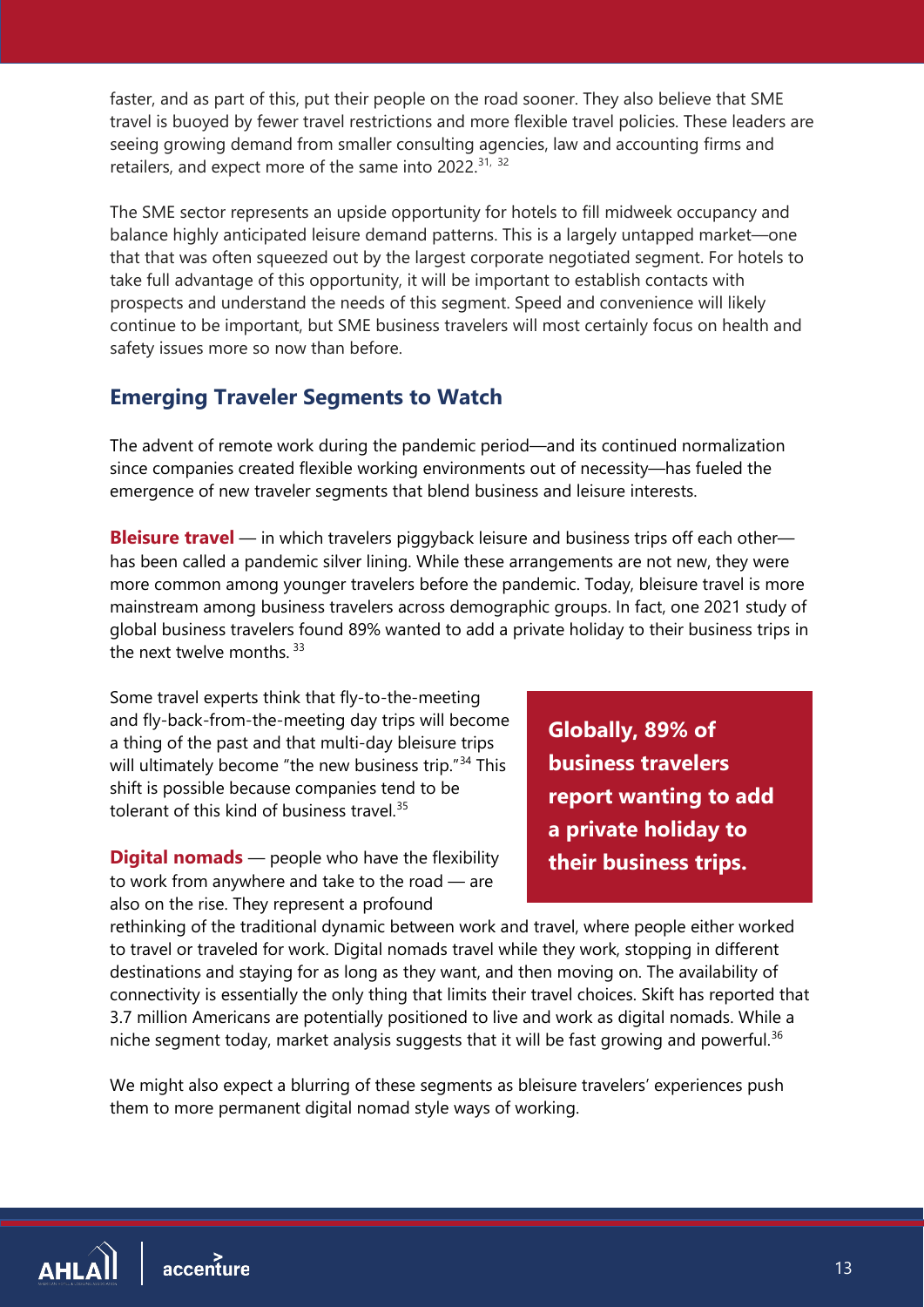# **TECHNOLOGY TRENDS TO WATCH**

<span id="page-14-0"></span>Technology is playing an increasingly important role in making it possible for the hotel industry to respond to travelers' changing needs and preferences. We joined with Oracle Hospitality to understand the biggest technology trends expected for 2022 and beyond (Figure 5).

- **Keeping it human with technology.** The personalization of technology will take another leap forward, with hotels using digital technologies to ease workloads and further satisfy each individual quest with a new guest experience. This includes everything from individual food and beverage options and flexible check-in and check-out times to expanded room bandwidth for all traveler segments. While luxury hotels are especially known for service defined by a personal touch, hotels of all types will use more technology tools that help them "gain knowledge," progressively enhancing guest experiences and meeting or exceeding established service standards.
- **Remapping the guest and staff journeys.** Mobile, self-service devices are allowing guests to navigate much of the traditional guest journey—from booking to checkout—without having to interact directly with staff. As a result, hotel employees are spending less time on tasks, such as processing check-ins, and can pursue initiatives that can make a greater impact on customer service.
- **Shifting in-house technology solutions.** For years, larger hotel chains have had inhouse teams developing their own property management and central reservation systems. But a lack of integrations, compatibility issues, and compliance issues along with the cost of keeping these solutions relevant and agile—creates challenges for in-house teams. With many hotel groups restructuring during the pandemic, and an industry-wide focus on recovery and growth, more hotels will move from in-house tools to "off-the-shelf" offerings from industry vendors. This shift will not only reduce operational costs, but also improve service offerings to employees and guests.
- **Expanding the use of agile PMS.** Property management systems (PMS) are the hub of hotel operations. With near exponential growth in the apps that "hang" off the PMS, fast, simple, and low- or no-cost integrations are a necessity for continued innovation and an efficient technology ecosystem. No PMS provider can meet the demands of every hotelier. As a result, hotel operators will increasingly turn to a PMS solution that has a growing network of integration partners that offer expanded capabilities.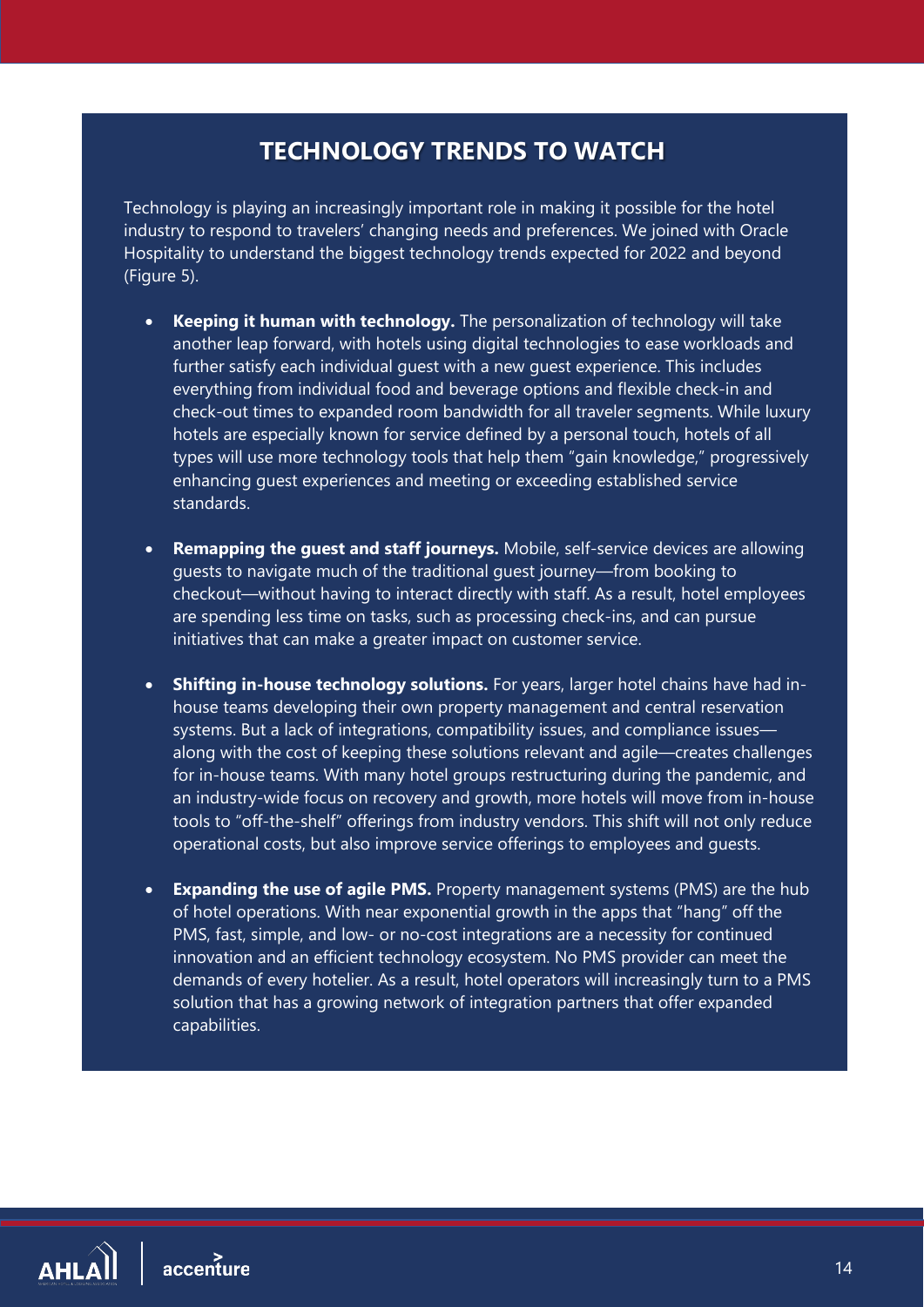# **Figure 5 – Hotels Are Turning to Technology to Get Future-Ready**

*Which, if any, of the following technology or software systems have you upgraded (or considered upgrading) to support future hotel business opportunities like non-room revenue?*



*Source: Oracle Hospitality, Back to Hospitality: Getting Smarter and More Profitable in a Post-Covid World*

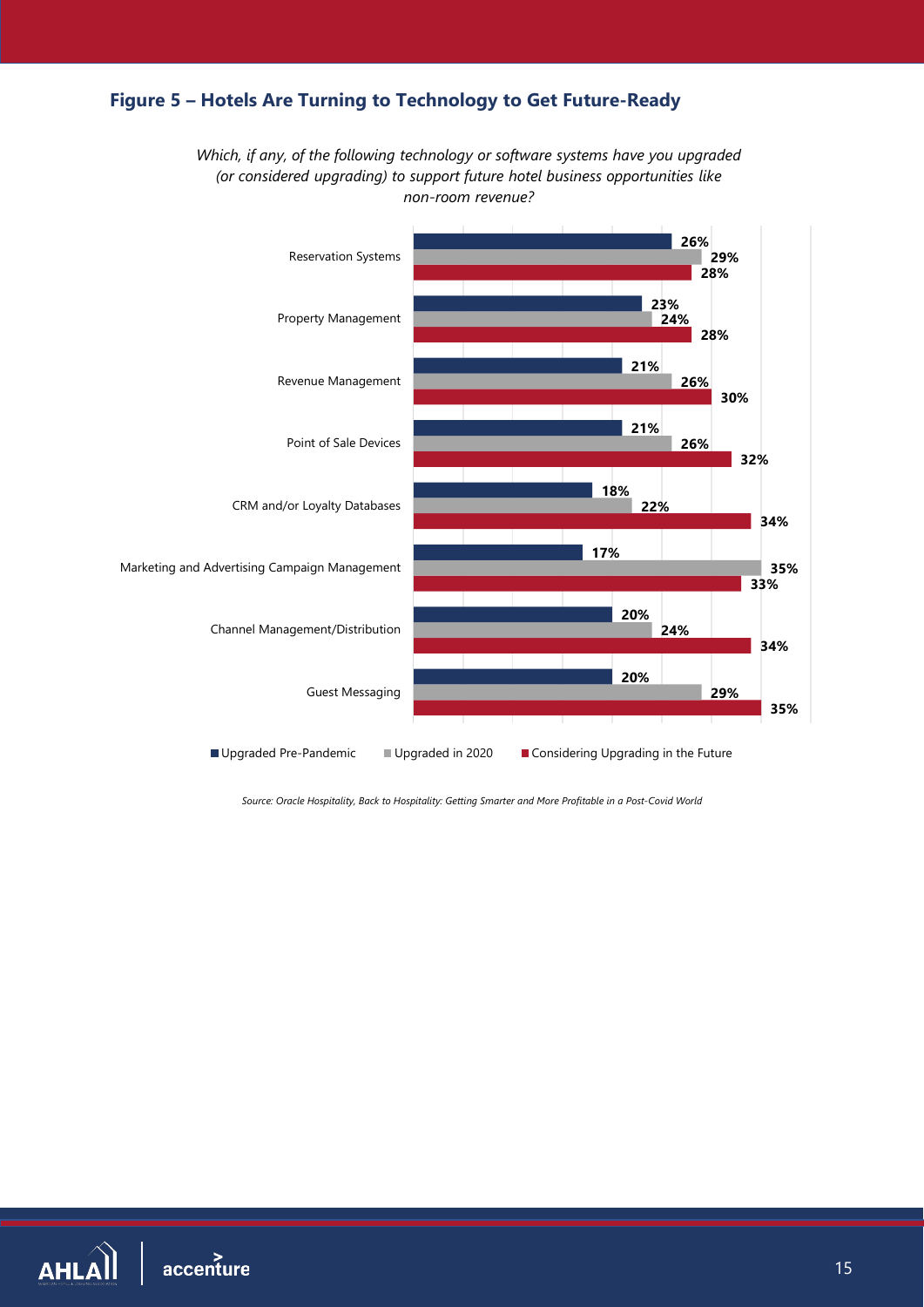# <span id="page-16-0"></span>**BIG BETS RECOVERY TAKES AN EVOLUTION**

The demands and desires of the new traveler have implications for hotels as they set strategic priorities and focus resources and investments to effectively fulfill guests' needs. In 2022, rebuilding the workforce, doubling down on sustainability, and reimagining loyalty will be key areas for hotels that want to be relevant to the new traveler.

# **Rebuilding the Hotel Workforce for the New Era of Travel**

Staffing challenges have hampered a return to normalcy in many hotels across the country, making it difficult to respond to growing demand. While nearly every industry experienced labor shortages last year, shortages were particularly intense in hotels because of both pandemic layoffs and a wave of people leaving voluntarily, often for opportunities in other industries.

The results of an October 2021 AHLA member survey reveal how dire the situation is now. Nearly all (94%) respondents say their hotels are understaffed, including 47% who say they are severely understaffed. Moreover, 96% of respondents are trying to hire but have been unable to fill open positions.

As the hotel industry continues on the road to recovery in 2022, rebuilding the talent pool will be critical to serving the needs of the new traveler. After all, the industry is projected to end 2022 down 166,000 workers compared to 2019.<sup>[37](#page-20-37)</sup> Recruiting workers will also be more complicated across many industries given the intense competition.

The good news is that there is opportunity to attract and retain employees in new ways. This can mean building on existing efforts to educate people about all the exciting career paths and provide career development and relevant skills training.

#### **CREATING OPPORTUNITY**

**The AHLA Foundation offers a portfolio of scholarships, workforce development initiatives, and industryrecognized certifications to help prepare people for future success. In 2020, the Foundation also announced a new commitment of \$5 million and an action plan over the next five years to advance diversity, equity, and inclusion within the hotel industry.**

Today's candidates care about career paths, flexible work arrangements, and skills training that keep them employable into the future. Hotels also have an opportunity to strengthen their diversity and inclusion practices, fostering careers for people of color and women and ensuring that employees at all levels are as diverse as their guests.

# **Doubling Down on Sustainability for People and the Planet**

As new travelers look to do business with hotel brands that align with their personal purpose, hotels' commitment to sustainability will increasingly impact purchasing decisions. A recent global survey of travelers reveals that the top three areas that consumers think travel

 $AHL\hat{Al}$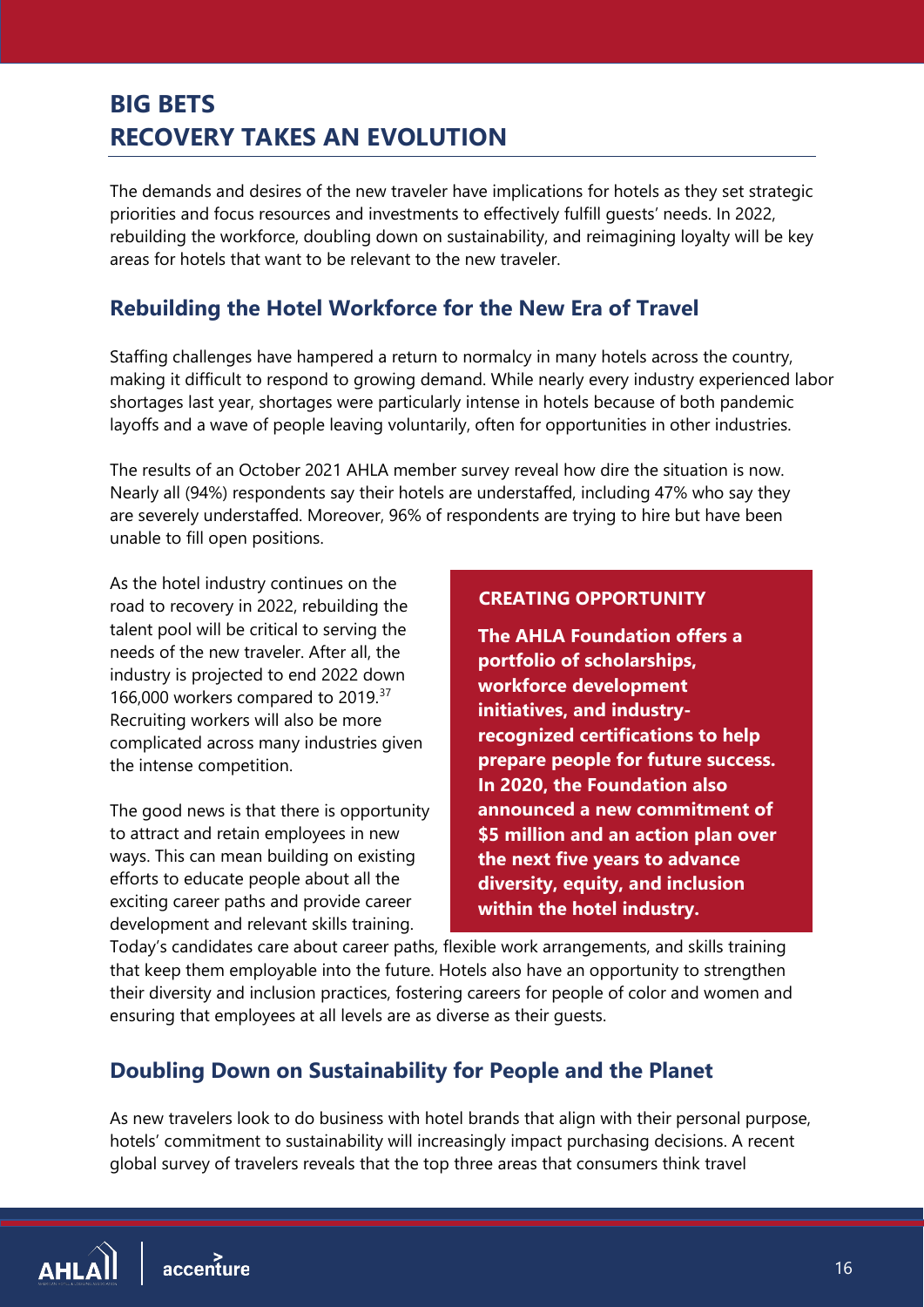companies should focus on in this area are carbon emission reduction, recycling, and food waste reduction. They are also interested in actions that address single-use plastics, water waste, and electricity conservation.<sup>[38](#page-20-38)</sup>

With hotel owners still feeling the pressure of a pandemic economy and the need to prioritize spending on the fundamentals of keeping the business running, investing in sustainability can seem like a less immediate priority.

Yet hotels do not have to make the choice between "doing the right thing" and doing the financially prudent thing when it comes to sustainability.

The goal is to align sustainable investments with financial returns to move beyond a simple cost of compliance. Investing in programs that are cohesive, clearly communicated, and provide owners with a solid financial return—whether through green hotel design, driving energy efficiency through building systems, or engaging in renewable power purchase agreements on behalf of franchisees—will increasingly become the rule rather than the exception as new travelers gravitate toward brands that value sustainability and social responsibility.

# **Reimagining Loyalty Beyond Points**

Loyalty programs that target the needs of business travelers and are based primarily on accruing points will be increasingly less relevant. The imperative now is programs for people who travel less and for leisure purposes. Case in point: In September 2021, 41% of travelers in the United States were visiting family and friends, and 41% were vacationing. Just 8% were on business trips, and 6% were going to a work-related convention or conference.<sup>[39](#page-20-39)</sup>

The reality is that loyalty schemes based on frequency of travel are out of step with the behaviors of the new traveler and with a suppressed demand environment. And even as demand picks up in the coming months and years, the mix of business and leisure travel will be permanently changed, and loyalty programs should align with travelers' current behaviors to truly engage them.

Hotels that reground loyalty programs in the dynamics of new demand patterns are in the best position to [build loyalty.](https://www.accenture.com/us-en/insights/travel/loyalty) This means accounting for the [experience](https://www.accenture.com/us-en/insights/travel/experience-model) model, [data model,](https://www.accenture.com/us-en/insights/travel/mind-harnessing-power-data) and **business model**. All of these parts work together to create loyalty programs based on human needs while supporting the operational aspects of delivering on them.<sup>[40](#page-20-40)</sup>

<span id="page-17-0"></span>**2022 will see the continued progress toward recovery as the hotel industry responds to the evolving needs of the "new" traveler. Hotels will need the foresight and the flexibility to manage through continued volatility. But the challenges of the previous years have prepared hotels well to seize the opportunities ahead.**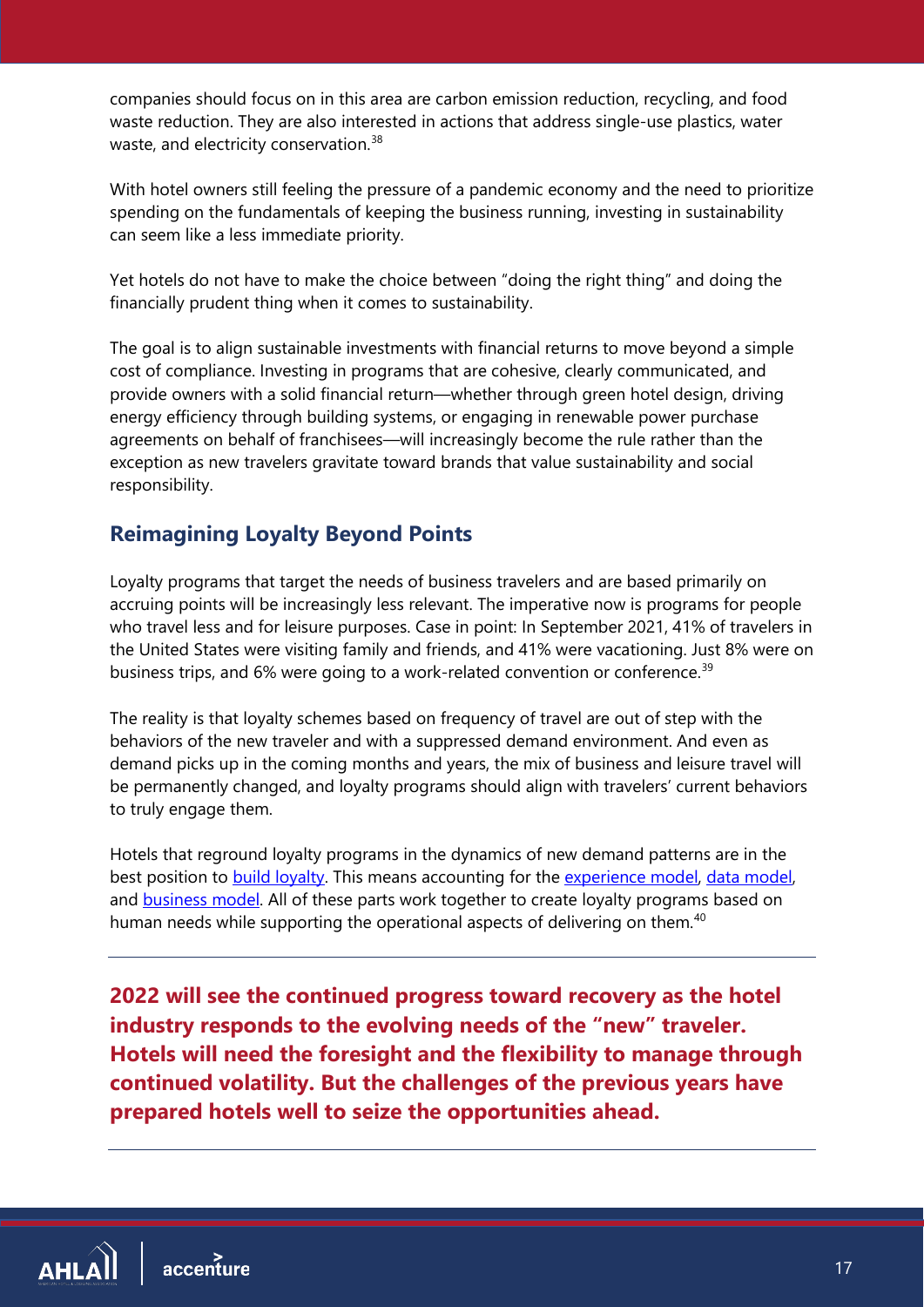# **REPORT METHODOLOGY**

# **Accenture Travel Readiness Index**

- **What is it?** Consumer trust and confidence are key pillars in rebuilding tomorrow's travel better. Various factors influence the evolution of travelers' confidence (such as health risk, ability to be mobile, economics, and more). The Index reflects how these factors evolve on a monthly and country basis and hence impacts overall travel readiness.
- **How is it built?** This composite Index is based on four sets of sub-indicators gathered at country level: COVID-19 related health status, economic indicators, travel demand (potential and actual), mobility status. Indicators are weighted to reflect their respective impact size on travel readiness. Data are normalized to obtain a consistent score on a zero to one scale.
- **Indicator weighting**. Weightage has been assigned based on the importance of criteria. All indicators within travel can be divided into intention (Travel search results, net sentiment) and actual (occupancy and air reservations) where actual will have more priority.
- **Index calculation**. The Index is designed to understand the travel readiness of a country. Various parameters have been tracked from Feb 2020 and will be compared with the average 2019 levels of the country. The Index uses a feature scaling method, which considers minimums and maximums within each dataset for normalization so that when the Index is calculated, it falls between the range of zero to one. The seasonality in travel will be different for different countries, and by comparing the situation with average of the 2019 levels for the selected countries, the Index compensates for the seasonality fluctuations.

# **Life Reimagined**

- Accenture conducted its 16th annual Global Consumer Pulse Research to gain an understanding of global consumers' preferences, beliefs, and behaviors. The online survey of 25,444 consumers ages 18+ in 22 countries was designed to identify how consumer expectations are evolving—and how companies can capitalize on that evolution to achieve new levels of growth and competitive agility. Fieldwork was conducted between December 2020 and February 2021.
- Using survey data to quantify the relationship between consumer loyalty and satisfaction, Accenture developed and estimated an ordered logit econometric model using Maximum Likelihood method. The model estimates the probability of a consumer staying with the current provider in the next 12 months given their satisfaction with a product/service offering expressed by a wide set of features. The model accounts for consumer individual characteristics such as age, gender, marriage status, income, employment type, and employment situation affected by COVID-19 outbreak, which may impact their purchasing behavior.
- To deepen the understanding of how consumers have changed and what's important to them, Accenture ran five online focus groups in Brazil, China, Spain, the United Kingdom and the United States in May 2021. Each session had 85 participants age 18+ who all screened as having totally revised their personal purpose and what's important in life during the pandemic.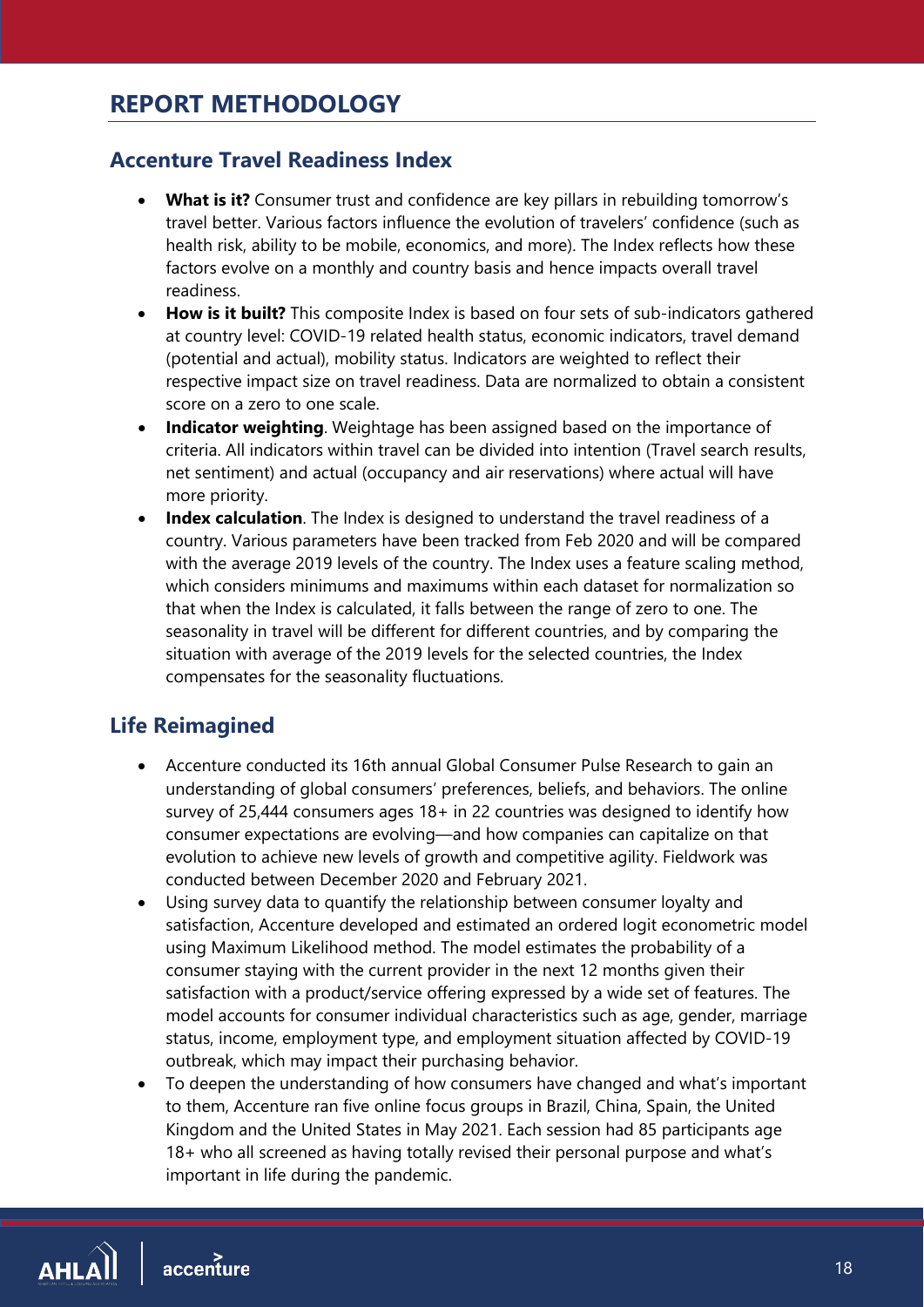# **Accenture 15th Annual Holiday Shopping Survey**

- The Accenture 15th Annual Holiday Shopping Survey offers insights into consumer buying patterns during the holiday period, providing an indication of retail performance expectations both on the high street and online at a key time for the sector. For this year's study, Accenture surveyed a representative sample of 1,515 U.S. consumers online, each of whom had purchased an item for personal use either online or in a store within the previous six months. Respondents were split between gender and across age groups, with 14% each of Generation Zers (aged 18-24), 13% younger millennials (25-31), 14% older millennials (32-39), 22% Generation Xers (40- 55), 21% baby boomers (56-69) and 16% aged 70-plus.
- A parallel survey of 120 U.S.-based retail executives was also conducted to explore actions taken by retailers in the run-up to the 2021 holiday season and compare those with consumer expectations.
- Both surveys were conducted in August 2021.

## **AHLA State of the Industry Report in collaboration with Accenture**

**Copyright - © 2022 American Hotel & Lodging Association (AHLA) & Accenture. All Rights Reserved.**

## **About Accenture**

**Accenture is a global professional services company with leading capabilities in digital, cloud and security. Combining unmatched experience and specialized skills across more than 40 industries, we offer Strategy and Consulting, Interactive, Technology and Operations services — all powered by the world's largest network of Advanced Technology and Intelligent Operations centers. Our 674,000 people deliver on the promise of technology and human ingenuity every day, serving clients in more than 120 countries. We embrace the power of change to create value and shared success for our clients, people, shareholders, partners and communities. Visit us at accenture.com**

**This content and the expressed written opinions herein are provided for general information purposes only and is not intended to be used in place of consultation with our professional advisors.**